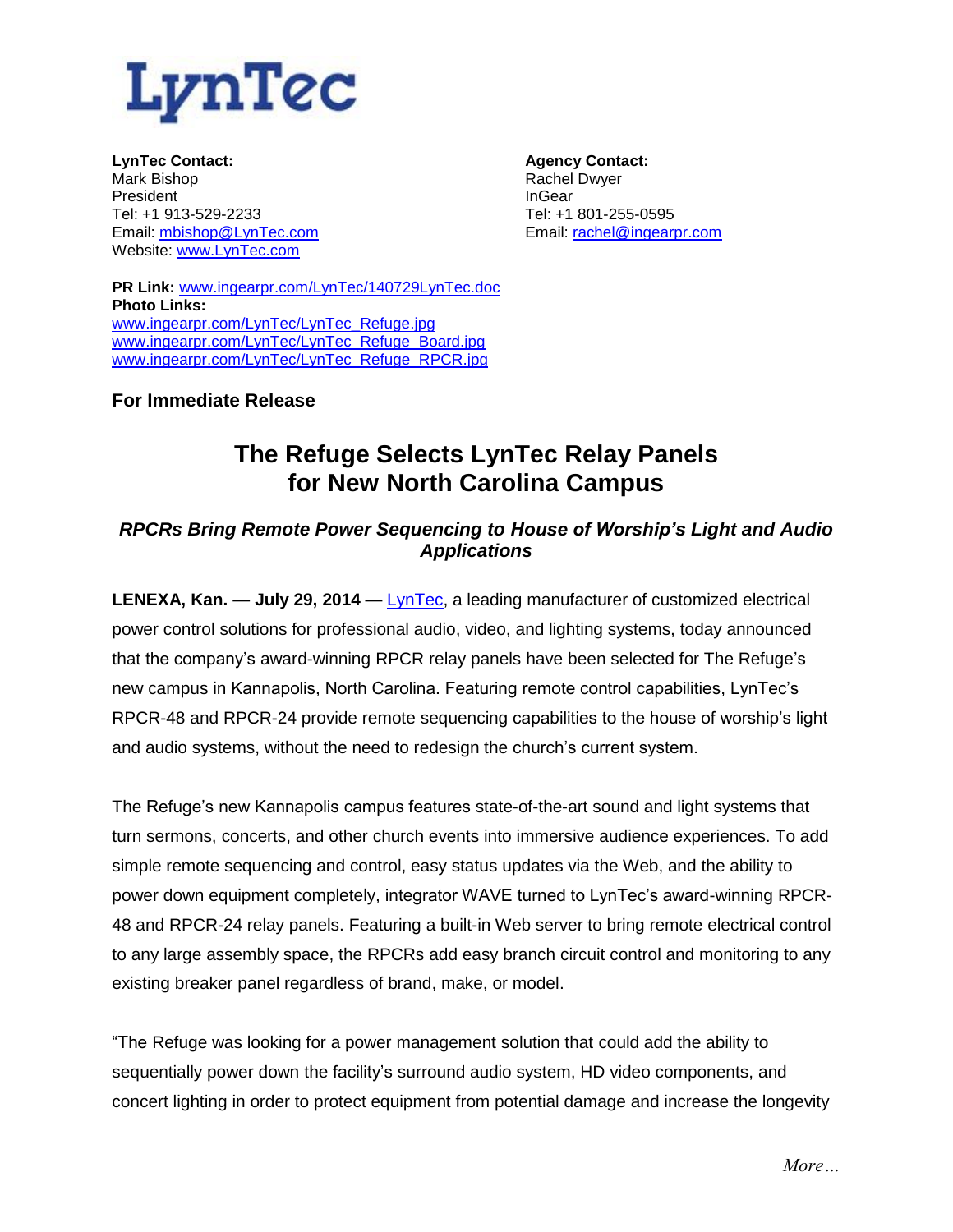of their systems' use," said Justin Hames, director of engineering/modeling, WAVE. "By integrating LynTec's RPCR relay panels, the client can now turn systems on and off without any risk to equipment performance, while adding the capability to monitor the status of panels easily from the Web. The result is both intelligent power protection and advanced monitoring capabilities from any Web-enabled device."

LynTec's RPCR panels add easy on/off control to any existing circuit breaker panel installation and are compatible with popular control systems such as  $\mathsf{ETC}^\circledast$ , Creston $^\circledast$ , and AMX $^\circledast$ . In addition, the units offer the ability to control relays directly via TCP/IP, DMX, RS-232, or contact closure control systems. Featuring brownout protection, RPCRs will automatically shut down selected circuits during under-voltage situations and power-up as programmed when voltage regains stability. The units also provide emergency power-on for egress lighting and shutdown capabilities for amplifiers with contact closure inputs from fire alarms. Thanks to the RPCRs' built-in Web server and browser-based interface, users can simply set up, troubleshoot, control, and monitor relay status remotely. Further, the system keeps users aware of any potential emergencies by sending alert notifications via text or email to warn of voltage anomalies.

"The ability to power down equipment sequentially provides both fail-safe protection against potential damage and the ability to bring greater energy-efficiency to large A/V/L installations through the elimination of phantom power," said Mark Bishop, president of LynTec. "Designed specifically for houses of worship, schools, performing arts centers, auditoriums, and other large assembly spaces, our award-winning panels allow The Refuge staff to control power remotely from any smartphone, computer, or tablet device to add another level of protection to their investments. We are extremely pleased to participate in such an innovative project; it provides the perfect example for demonstrating the flexible potential of today's power management technology."

More information on LynTec's RPCR panels and full line of products is available at [www.LynTec.com.](http://www.lyntec.com/)

# # #

## **About LynTec**

LynTec is a leading manufacturer of remotely operated AC power control systems for the professional sound, lighting, and video industries. The company offers both electrical protection and circuit switching